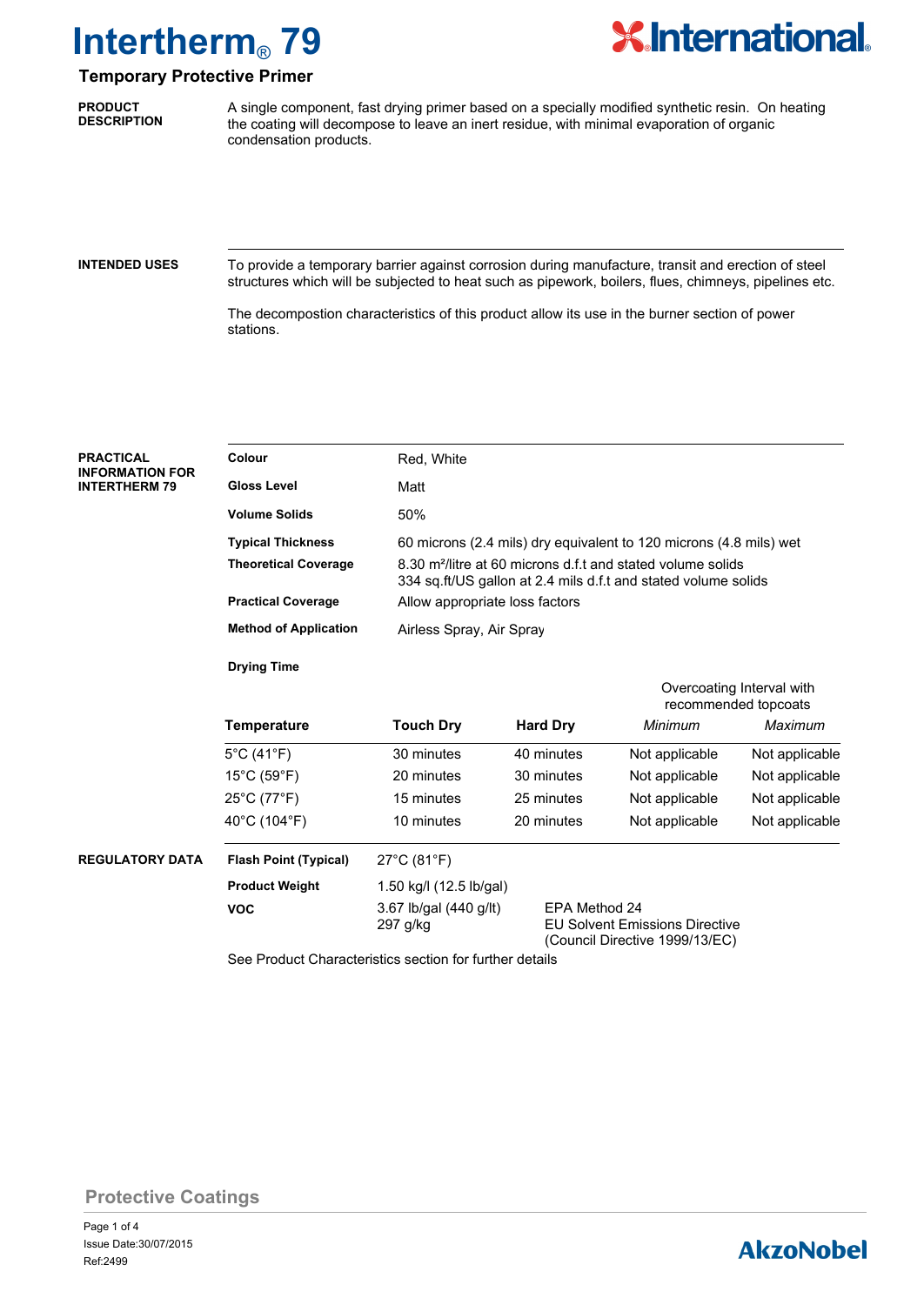

### **Temporary Protective Primer**

**SURFACE PREPARATION**

All surfaces to be coated should be clean, dry and free from salt contamination. Prior to paint application, all surfaces should be assessed and treated in accordance with ISO 8504:2000.

Oil or grease should be removed in accordance with SSPC-SP1 solvent cleaning.

Intertherm 79 can be applied over smooth solvent cleaned substrates as well as abrasive blast cleaned surfaces. Application over blast cleaned substrates gives improved anti-corrosive performance.

| <b>APPLICATION</b> | <b>Mixing</b>                      | This material is a one component coating and should always be mixed<br>thoroughly with a power agitator before application. |                                                                                                                                                                                                                                                                                                                                                                                                                                              |                                         |  |
|--------------------|------------------------------------|-----------------------------------------------------------------------------------------------------------------------------|----------------------------------------------------------------------------------------------------------------------------------------------------------------------------------------------------------------------------------------------------------------------------------------------------------------------------------------------------------------------------------------------------------------------------------------------|-----------------------------------------|--|
|                    | <b>Airless Spray</b>               | Recommended                                                                                                                 | Tip Range 0.33-0.45 mm (13-18 thou)<br>Total output fluid pressure at spray tip not less<br>than 141 kg/cm <sup>2</sup> (2005 p.s.i.)                                                                                                                                                                                                                                                                                                        |                                         |  |
|                    | Air Spray<br>(Pressure Pot)        | Recommended                                                                                                                 | <b>Gun</b><br>Air Cap<br>Fluid Tip                                                                                                                                                                                                                                                                                                                                                                                                           | DeVilbiss MBC or JGA<br>704 or 765<br>Ε |  |
|                    | <b>Air Spray</b><br>(Conventional) | Recommended                                                                                                                 |                                                                                                                                                                                                                                                                                                                                                                                                                                              | Use suitable proprietary equipment      |  |
|                    | <b>Brush</b>                       | Suitable - small areas<br>only                                                                                              |                                                                                                                                                                                                                                                                                                                                                                                                                                              |                                         |  |
|                    | <b>Roller</b>                      | Suitable - small areas<br>only                                                                                              |                                                                                                                                                                                                                                                                                                                                                                                                                                              |                                         |  |
|                    | <b>Thinner</b>                     | International GTA007                                                                                                        | environmental legislation                                                                                                                                                                                                                                                                                                                                                                                                                    | Do not thin more than allowed by local  |  |
|                    | <b>Cleaner</b>                     | International GTA007                                                                                                        |                                                                                                                                                                                                                                                                                                                                                                                                                                              |                                         |  |
|                    | <b>Work Stoppages</b>              |                                                                                                                             | Thoroughly flush all equipment with International GTA007. All unused<br>material should be stored in tightly closed containers. Partially filled<br>containers may show surface skinning and/or a viscosity increase of the<br>material after storage. Material should be filtered prior to use.                                                                                                                                             |                                         |  |
|                    | <b>Clean Up</b>                    |                                                                                                                             | Clean all equipment immediately after use with International GTA007. It is<br>good working practice to periodically flush out spray equipment during the<br>course of the working day. Frequency of cleaning will depend upon amount<br>sprayed, temperature and elapsed time, including any delays.<br>All surplus materials and empty containers should be disposed of in<br>accordance with appropriate regional regulations/legislation. |                                         |  |
|                    |                                    |                                                                                                                             |                                                                                                                                                                                                                                                                                                                                                                                                                                              |                                         |  |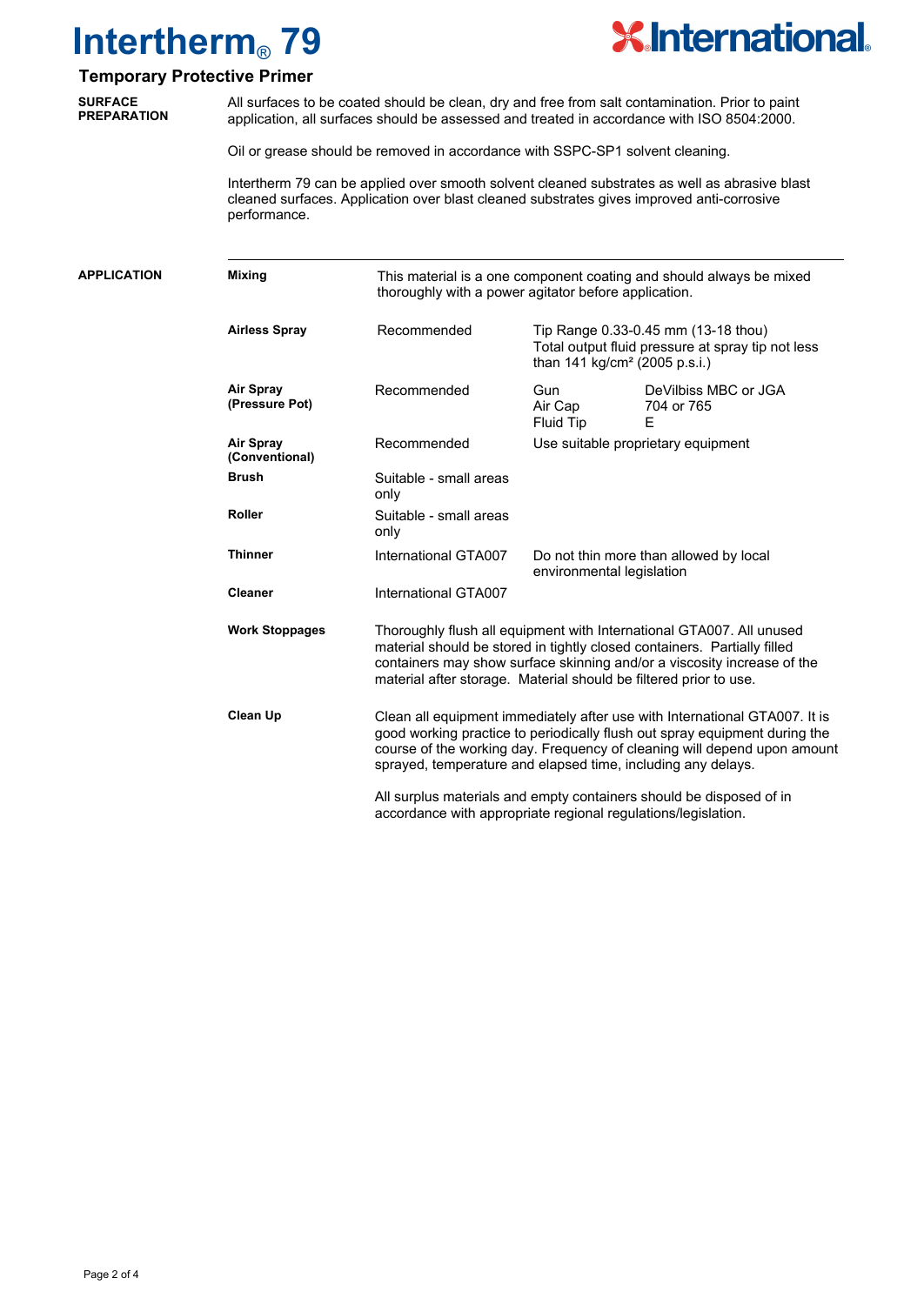

### **Temporary Protective Primer**

**PRODUCT CHARACTERISTICS**

Intertherm 79 has been specially designed to act as temporary anti-corrosion protection for steel structures during manufacture, fabrication and erection. It is particularly useful where steelwork will be subjected to elevated temperatures once placed in service. On heating the coating will degrade to yield an inert residue on the surface and release minimal amounts of organic condensation products into the atmosphere, thereby allowing the use of Intertherm 79 in flues, ducts and chimneys etc., with no effect on filtration systems.

Maximum film build in one coat is best attained by airless spray. When applying by methods other than airless spray, the required film build is unlikely to be achieved. Application by air spray may require a multiple cross spray pattern to attain maximum film build. Low or high temperatures may require specific application techniques to achieve maximum film build.

At low temperatures it may be necessary to thin Intertherm 79 to enable spray application to be performed. Normally 10% thinning (by volume) with International GTA007 will be satisfactory for this purpose.

Surface temperature must always be a minimum of 3°C (5°F) above dew point.

When applying Intertherm 79 in confined spaces ensure adequate ventilation.

This product is not intended for use in aggressive, corrosive environments, or on heavily pitted or contaminated steel.

Intertherm 79 is not designed for continuous water immersion.

Note: VOC values are typical and are provided for guidance purpose only. These may be subject to variation depending on factors such as differences in colour and normal manufacturing tolerances.

**COMPATIBILITY**

**SYSTEMS** In most circumstances this product is applied direct to steel and is not overcoated.